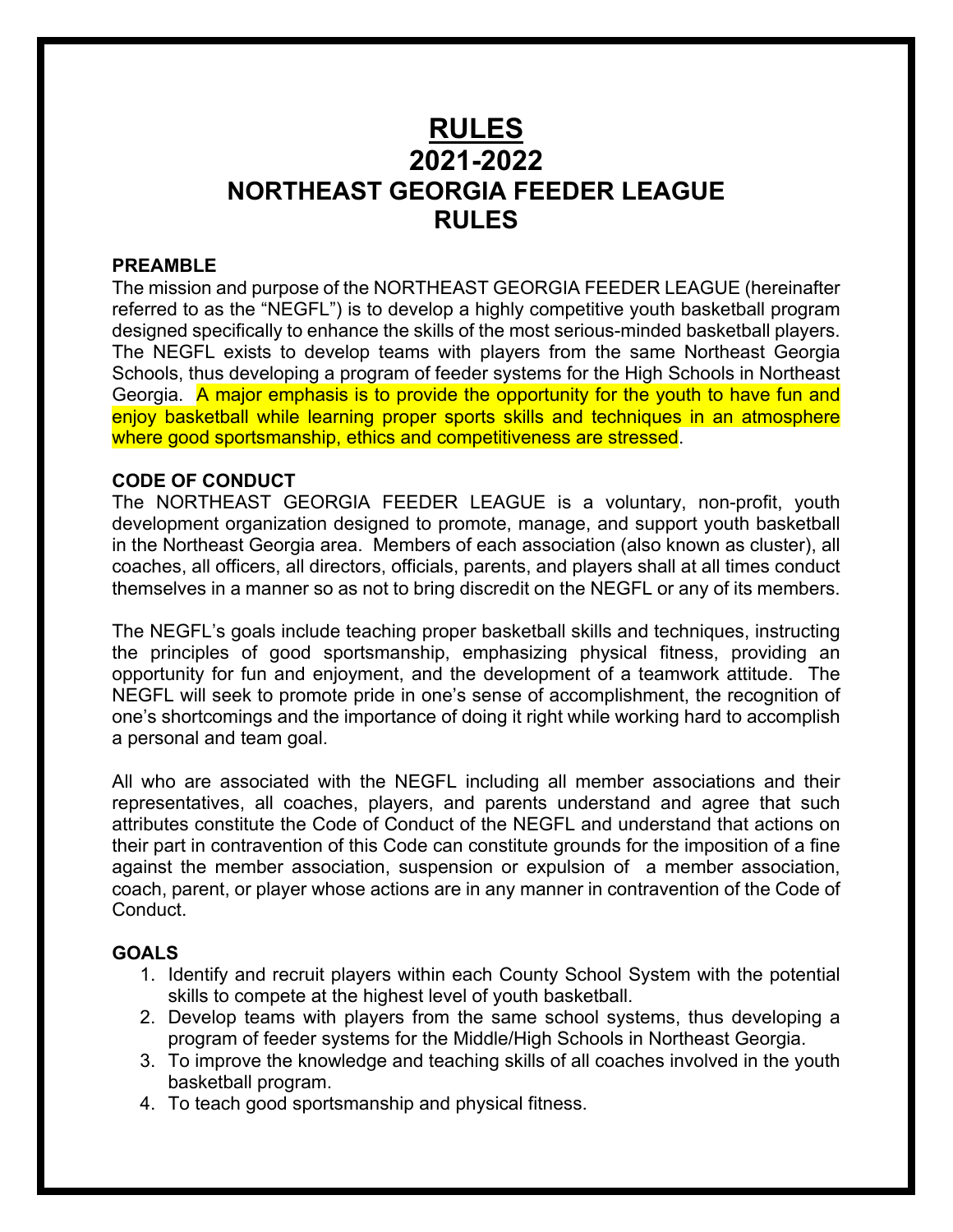5. To provide an opportunity for fun and enjoyment.

# **NEGFLTAKES PRECEDENT OVER LOCAL RULES**

The NEGFL recognizes that individual associations / school systems may adopt certain Rules and Regulations for the management of their programs. When any Rules and Regulations of an individual association are in conflict with the Rules and Regulations of the NEGFL, the Rules and Regulations of the NEGFL shall control and the individual association must either adhere to those Rules or withdraw from the membership in the NORTHEAST GEORGIA FEEDER LEAGUE.

# **Rule 1: Certification and Rules.**

- A. Each member of the coaching staff must be familiar with the "National Federation of State High School Association Rule Book."
- B. Each member of the coaching staff and each NEGFL representative must have a thorough understanding of the NEGFL Rules, the NEGFL Code of Conduct, and agree to abide by all provisions of these Rules and Code of Conduct and be willing to accept any penalties which may be imposed as a result of violations(s) of the Rules and Code of Conduct.
- C. The Rules in this Rule Book are subject to change. Each NEGFL Member Cluster Director or Contact Person is responsible for advising his/her association, coaches, players, and membership of any Rule changes.

# **Rule 2: Membership Requirements**

- A. All participating teams must be certified by the NEGFL, meeting all certification requirements for that season.
- B. Each Member will present to the CEO (Michael Palmer), in writing/email, the name of the Director and other individuals authorized to represent the Member in the System Directors absence at NEGFL meetings by November15th.
- C. Insure that at least one, but not more than two, of the designated representatives attend each NEGFL meetings held from October thru February.
- D. Pay all fees within the timeframes specified annually. Fees are due prior to the beginning of each season, but no later than the first game.
- E. Deposits will be required to "hold" a place for each team.

# **Rule 3: Age & Divisions**

- A. Age divisions will be based upon grade level during the academic school year.
- B. Age divisions are 2<sup>nd</sup>, 3<sup>rd</sup>, 3<sup>rd</sup>/4<sup>th</sup>, 4<sup>th</sup>, 5<sup>th</sup>, 5<sup>th</sup>/6<sup>th</sup> Grade, and 7<sup>th</sup> Grade.
- C. Players cannot play in a lower grade level but may play up one level.
- D. Player's birthday can be no greater than one year beyond the age cut off for that grade.
- E. There will be Public School and Private School divisions assuming with have enough teams to make that division. 1 Divisions otherwise will be based on competitive likeness.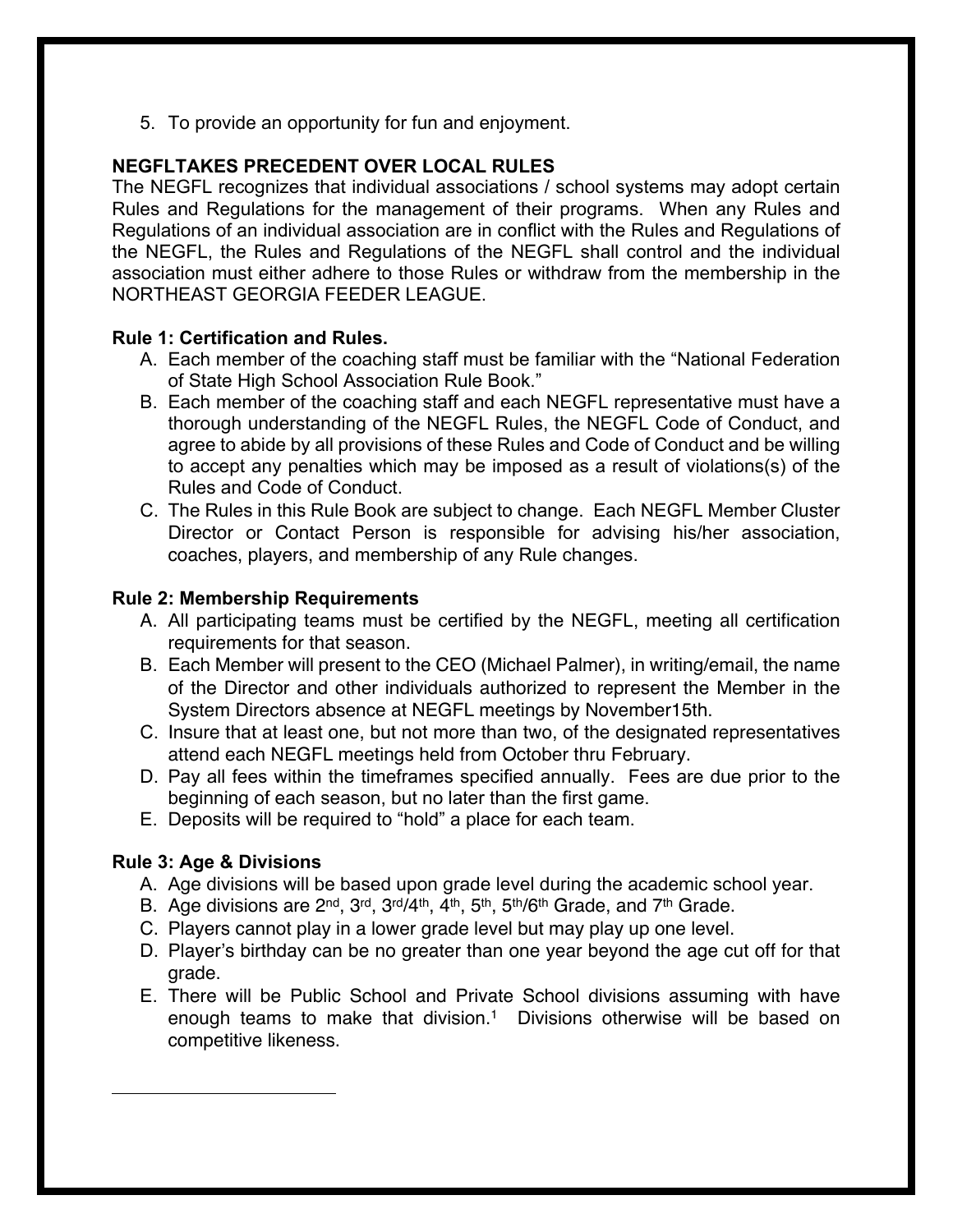F. No player will be allowed to play on two teams at any time during the season UNLESS permission is granted by CEO (Michael Palmer).

# **Rule 4: Boundaries/Recruiting**

- A. Teams will be comprised only of players from their school. For example, player attends Rocky Branch Elementary School. Player must play for North Oconee Lady Titans Team. Any exceptions must be approved by the NEGFL CEO (Michael Palmer).
- B. In the case of private schools, if the private school is a NEGFL Member, the player must play for the private school the player attends regardless of which local school cluster the player lives in, whether or not the player is selected for the private school team. Any exceptions must be approved by the NEGFL CEO (Michael Palmer).
- C. In the case of a player that attends a private school not participating in the NEGFL, but lives in a specific NEGFL Member school cluster, if the Member chooses to allow private school players, the player may tryout and if selected, play for the school in they would be attending if they did not attend private school. Any exceptions must be approved by the NEGFL CEO (Michael Palmer).
- D. In the case of home-schooled players, if a Member chooses to allow home schooled players, the player must play for the local school cluster they live in as defined by Northeast Georgia Public Schools. Any exceptions must be approved by the NEGFL CEO (Michael Palmer).
- E. These rules will be strictly enforced. Any exceptions must be approved by the **NEGFL CEO (Michael Palmer).** This rule is intended to foster community spirit, eliminating any recruiting of players from other school systems and prevent a hardship on parents in transporting players.
	- 1. In the spirit of this Rule, all flyers, bulletins, or notices distributed by or on the behalf of an individual association shall be distributed only to the schools of that association.
	- 2. Team tryout dates will be provided to the NEGFL Website (www.mvpschoolofsports.com).

# **Rule 5: Practice**

Teams can practice at their own discretion based upon availability of facilities. There are no limits on the number of hours a team may practice.

# **Rule 6: Team Composition**

- A. The minimum number of participants on a team will be five (5). A team can play with less than five (5) players during a game but must start with five (5) unless the opposing coach consents to play against four BUT the game is ruled a forfeit by rule regardless of whether the coaches decide to play the game. The referees will NOT officiate a forfeit.
- B. There is a maximum of fifteen (15) certified players per team.
- C. The maximum number of coaches on the team bench will be two (2). Each team is allowed one statistician at the scorer's table.
- D. Players may not change teams in a season once they have been certified, regardless of a change in address or school attendance.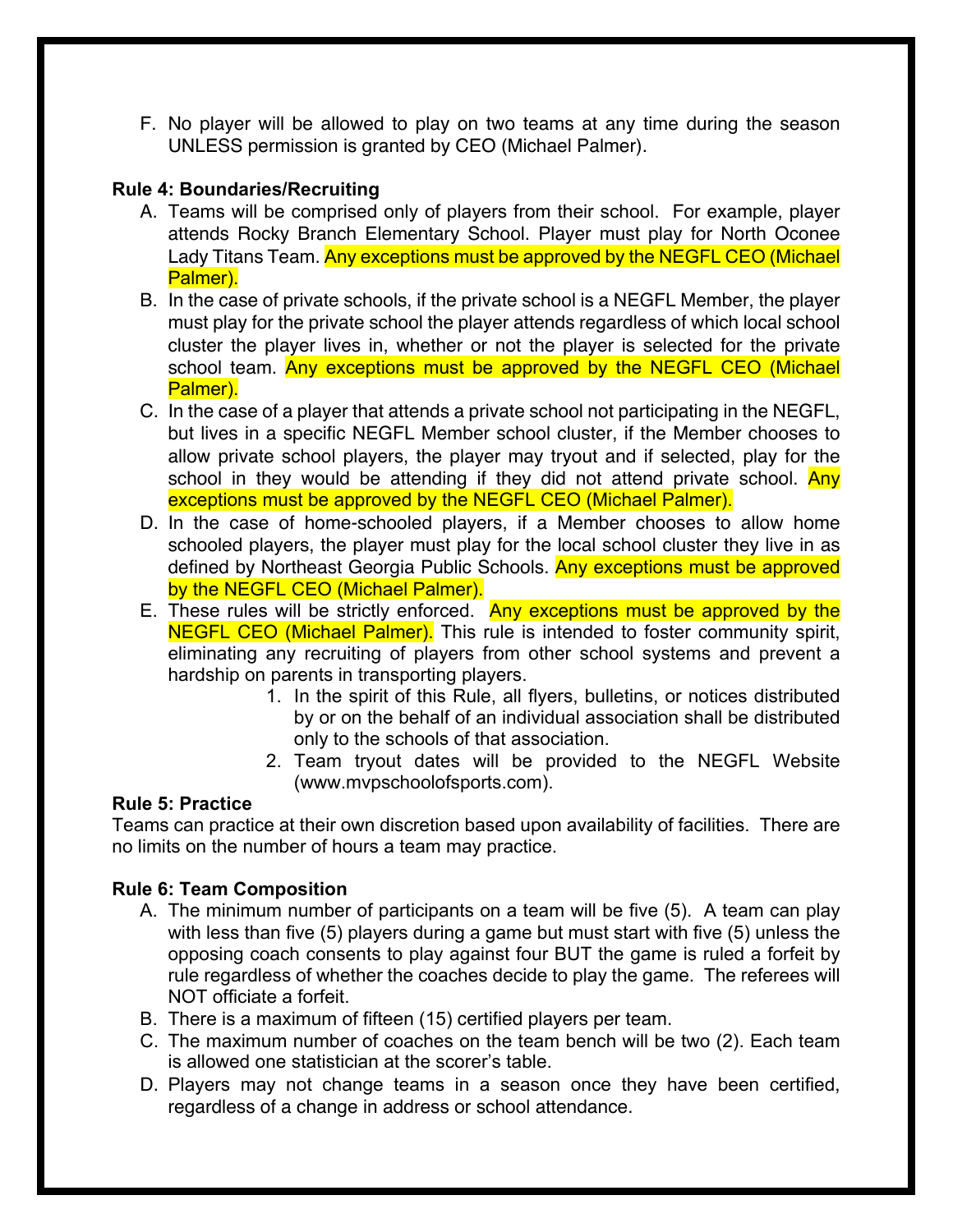- E. A player may only participate with the team they are certified for regardless of how many teams the cluster may field.
- F. Girls:  $3^{rd}/4^{th}$  grade teams may be compromised of any combination of  $2^{nd}$ ,  $3^{rd}$ , and  $4<sup>th</sup>$  graders up to the maximum of 15 players on the roster.  $5<sup>th</sup>/6<sup>th</sup>$  grade teams may be comprised of any combination of  $4<sup>th</sup>$ , 5<sup>th</sup> and 6<sup>th</sup> graders up to the maximum of 15 players on the roster.,  $7<sup>th</sup>$  grade teams will be permitted up to 5 players playing up two grades.

# **Rule 7: Certification**

- A. All players must be certified with a NEGFL Registration form.
- B. All players must provide the NEGFL with a report card.
- C. All players must provide a report card from the fall session stating grade level.
- D. Certification will be done by the NEGFL prior to the start of the season.
- E. Players may be added to teams up to the maximum of 15 until one week prior to the first game. Player registration, copy of birth certificate, and current report card must be presented to a NEGFL for certification of the player prior to participation.
- F. A certified roster with player's number and full name must be submitted to NEGFL as certification. Certified roster will be used as the official score book for all games. Any modifications / additions must be submitted one week prior to the start of the season. The modified roster must be recertified by NEGFL.

# **Rule 8: Uniform and Equipment**

- A. All individual teams are required to have matching jerseys and letters. All players must have a white uniform when the home team and must use legal numbers (0,1,2,3,4,5) or combination of these. All players must have an away uniform when the visiting team. Failure to have a valid number will result in a team technical when the player tries to enter the game and that player will be suspended from playing until the jersey is correct.
- B. Jerseys must have permanent numbers on both front and back of jersey (no tape or markers).
- C. If undershirts are worn, they must be the same color as the jersey.
- D. Coaches are role models and should dress accordingly. Clothing such as casual (basketball or athletic) shorts and/or "cut-off" shorts, warm-up suites, tshirts, jerseys, and hats are not permitted. Proper attire must be neat, clean, and portray a positive image for all NEGFL participants.

# **Rule 9: Playing Rules**

- A. National Federation Basketball Rules with NEGFL exceptions as approved and published by NEGFL.
- B. Game Length Game Length may be modified prior to the season beginning if the Board determines it is necessary to manage the game schedule.
- C.  $2<sup>nd</sup>$  grade Four 8-minute running clock quarters  $3<sup>rd</sup>/4<sup>th</sup>$  Grade – Four 10-minute running clock quarters  $5<sup>th</sup>/6<sup>th</sup>$  Grade – Four 10-minute running clock quarters  $7<sup>th</sup>$  Grade – Four 10-minute running clock quarters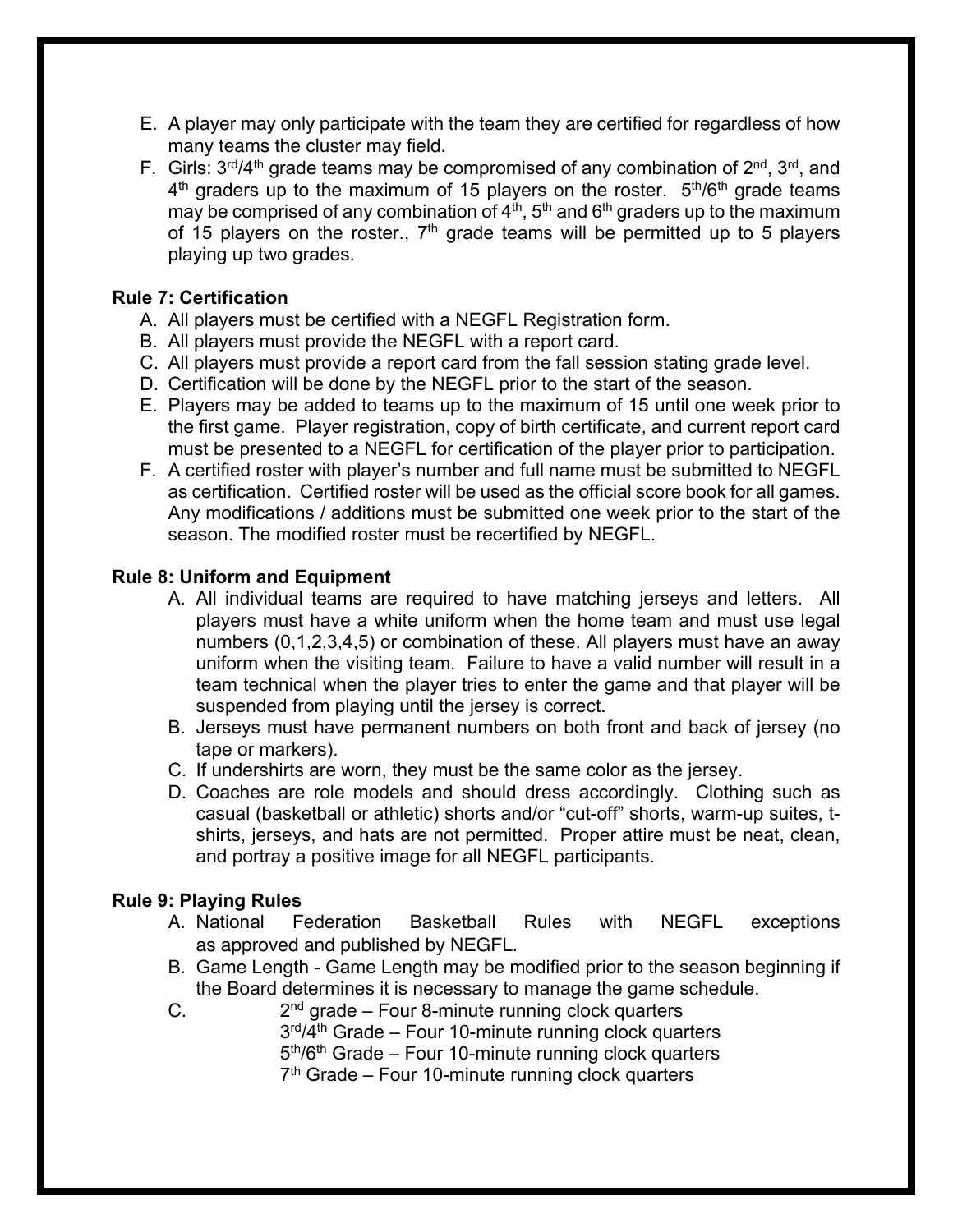- D. Half Time 3 minutes
- E. Overtime 2 minutes, one overtime period and then Sudden Death in which the first team that scores wins.
- F. Timeouts two 1 minute, per half and they DO NOT carry over, one 1 minute per overtime but time-outs from regulation do not carry over in NEGFL overtimes.
- G. Fouls players foul out on the  $5<sup>th</sup>$  personal foul. 1&1 will be shot on the  $7<sup>th</sup>$  team foul; two free throws will be shot on the  $10<sup>th</sup>$  team foul.
- H. Mercy Rule Once a team is ahead by 30 points, the clock will be cut down to 6-minute quarters in the 2<sup>nd</sup> half.
- I. Press No full court press allowed after 12 point lead. One warning, then a technical on the Coach will be assessed.
- J. Ball Size
- K.  $2<sup>nd</sup>$  Grade is 8.5-foot goals and 27.5 Ball 3rd/4<sup>th</sup> B is 10-foot goal and 27.5 Ball  $3<sup>rd</sup>$  & 4<sup>th</sup>, A—Girls use 28.5  $5<sup>th</sup>$  &  $6<sup>th</sup>$  &  $7<sup>th</sup>$  Grade –Girls use 28.5
- L. Clock Keeper and Score Keeper –Home team provides the Clock Keeper and Visiting team provides the Score Keeper

# **Rule 10: Schedules**

A season ending tournament will be sponsored by the NEGFL for all age groups. The tournament format will be single elimination. If there are an odd number of teams in a particular age group, a play-in game will be played to determine the final seed of that age group. The loser of the play-in game is eliminated from tournament play. Rule 14 applies to tournament games. Round 1 of the tournament the top seed plays lowest seed, 2<sup>nd</sup> seed will play next lowest seed

- A. Regular Season Standings will be used to determine the tournament seeding. Standings are determined as follows:
	- a) Best overall record
	- b) Standing Tiebreaker rules:
		- a. Head to Head Play: The team that wins the head to head competition between the two tied teams will be the higher seed.
		- b. Defensive Point System: A total defensive point system will be used if teams are still tied. The team with the lowest points allowed will determine the teams' order of placement.
		- c. Offensive Point System: A total offensive point system will be used if teams are still tied. The team with the highest points scored for the season will determine the team's order of placement.
		- d. Coin Toss: If two teams remain tied a coin toss will determine the team's order of placement.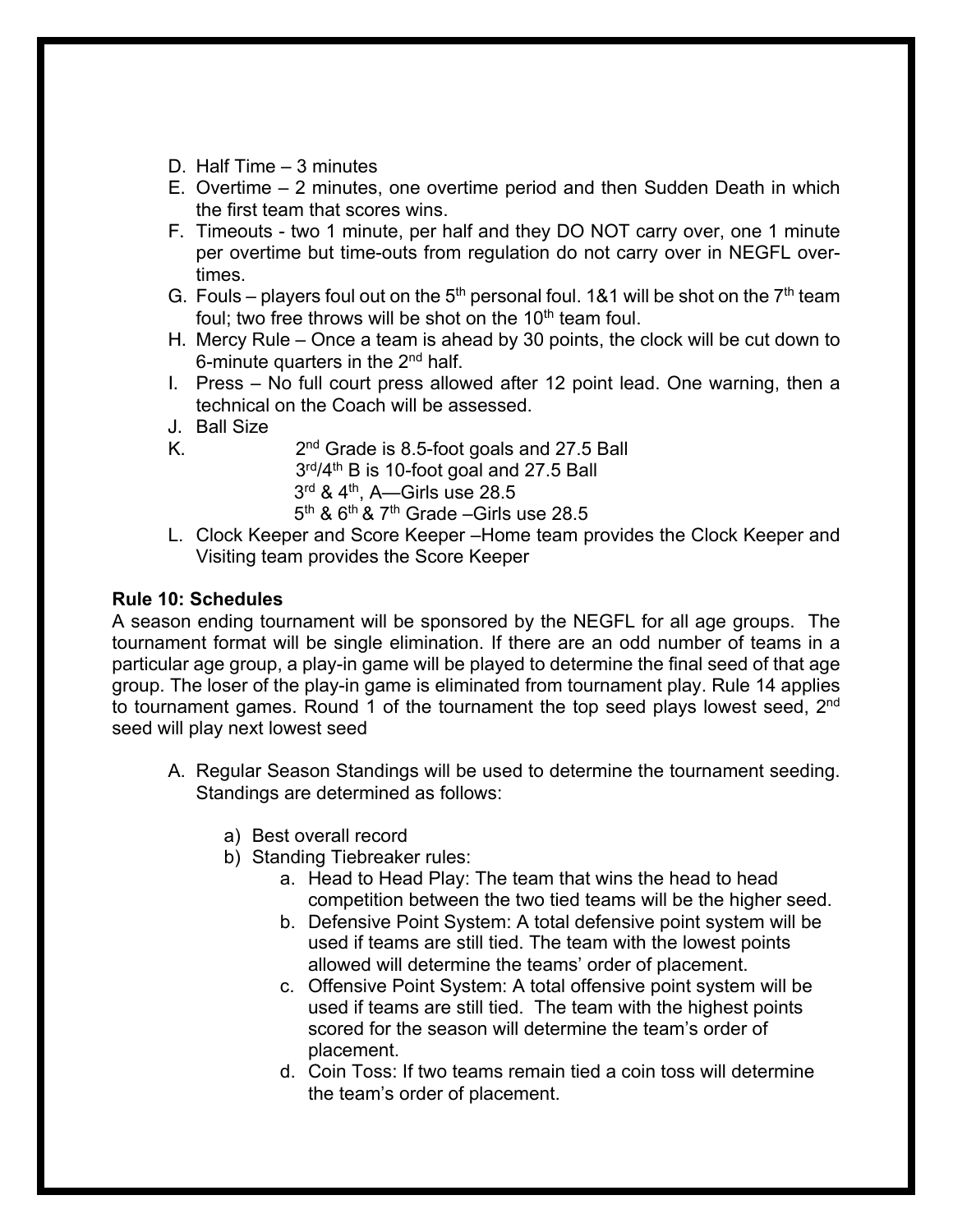# **Rule 11: Admission Charges**

The NEGFL venues will charge an admission fee of \$5 for adults and \$3 for kids

#### **Rule 12: Required Conduct for Coaches, Players, Parents and Spectators**

- A. In addition to the stated purposes of the Code of Conduct of the NEGFL, it will be strictly against the policy of the NEGFL for any person either as player, spectator, or coach to:
	- 1. Engage in arguments or unprivileged touching of an official, coach, participant, or NEGFL representative;
	- 2. To use abusive or foul language;
	- 3. To harass officials; and
	- 4. To exhibit any behavior not in accordance with the Bylaws, or the Code of Conduct shall be dealt with as necessary by the NEGFL. Penalties may include a fine and/or suspension and/or expulsion from the NEGFL Program.
- B. All coaches must sign the Code of Conduct form prior to the beginning of the season.
- C. Coaches are also responsible for reviewing and enforcing this Code of Conduct with their players and parents.
- D. If a coach or player receives either 2 technical fouls, a flagrant foul or is ejected from a game, they will be suspended for at least one game thereafter.
- E. If a coach or player is involved in a fight at any time, a minimum punishment of a 2 game suspension or greater based on Board review and vote. A coach may be penalized for players fighting.
- F. If a coach or player is ejected from 2 or more games, upon NEGFL CEO Review said offenders may be suspended from league.

# **Rule 13: Ineligible Participants**

The use of ineligible players (players not certified by the NEGFL for suspect team) will cause the coach to be suspended for a minimum of one (1) game and all games that involved that individual will result in a forfeit. A fine also may be imposed on the Member involved.

# **Rule 14: Canceling Games and Forfeits**

Games canceled because of lack of participants will result in an automatic fine of \$80 to the team. This includes all regular season and tournament games.

# **Rule 15: Registration Fees**

- A. Annual Team Registration fees will be determined by the NEGFL CEO and announced prior to the beginning of each season. 2021-22 season is \$600.
- B. Only the NEGFL is authorized to collect registration fees from associations in order to accomplish the Purposes of the NEGFL.